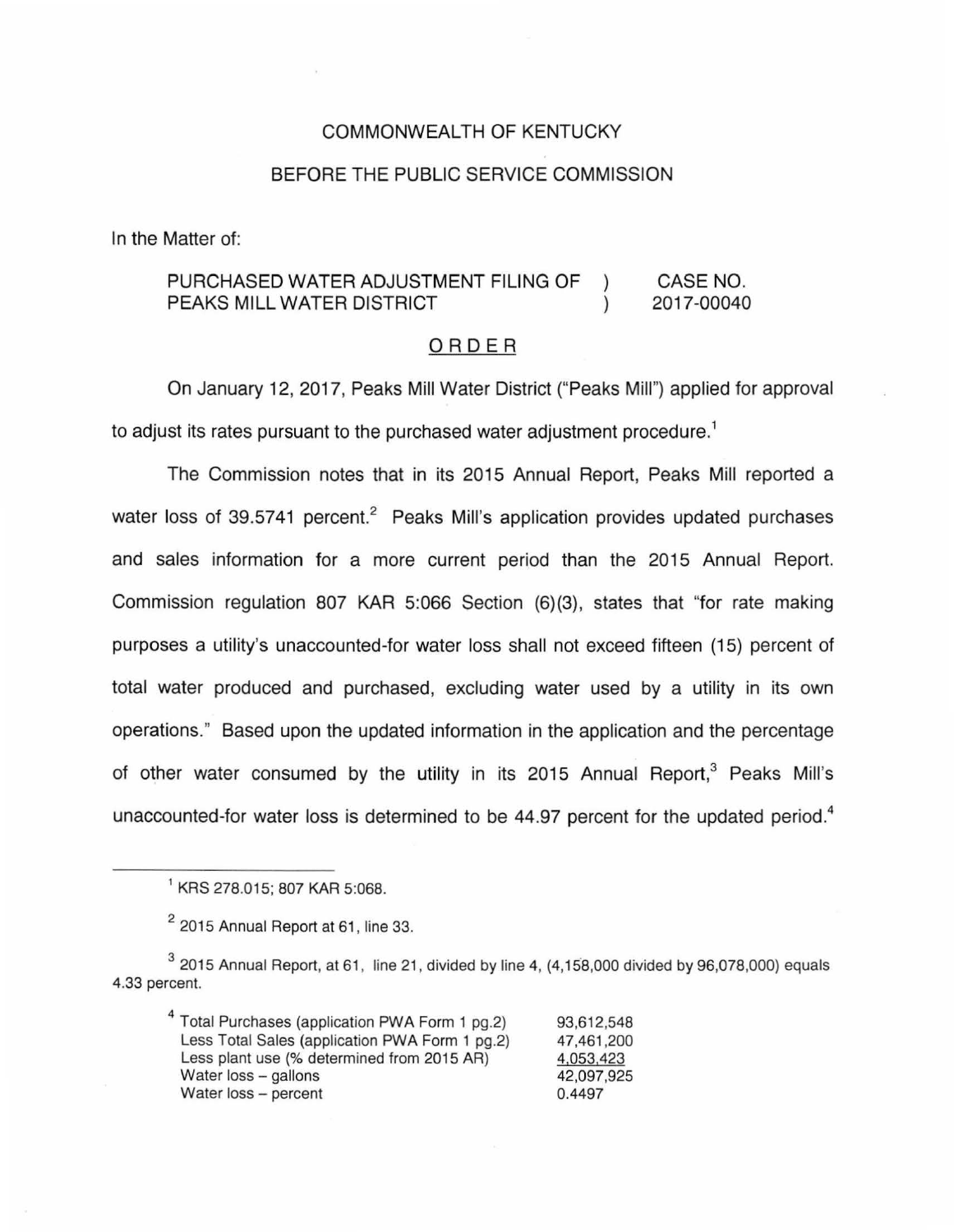Reduction of Peaks Mill's unaccounted-for water loss to 15 percent would result in an approximate \$68,989.<sup>5</sup> decrease to purchased water expense. Potentially, Peaks Mill is paying \$1.45 per 1,000 gallons sold for expenses associated with unaccounted-for water loss in excess of the allowable 15 percent<sup>6</sup> threshold.

The Commission is placing greater emphasis on monitoring utilities that consistently exceed the fifteen (15) percent unaccounted-for water loss threshold and strongly encourages Peaks Mill to pursue reasonable actions to reduce its unaccounted-for water loss. Failure by Peaks Mill to make significant process towards reducing unaccounted-for water loss may cause the Commission to pursue additional action with the utility.

In late 2015, Peaks Mill's wholesale supplier, Frankfort Electric & Water Plant Board ("Frankfort"), increased its wholesale rate from \$2.25 to \$2.35 per 1,000 gallons.<sup>7</sup> Peaks Mill did not apply to the Commission at that time for a purchased water adjustment, but has instead now applied for an adjustment to reflect Frankfort's 2015 increase and a subsequent 2016 wholesale rate increase. On January 20, 2017, Peaks Mill requested approval for a deviation from 807 KAR 5:068, Section 1(5), in order to allow Peaks Mill to capture the two years of pass-through increases in its supplier's base rate.

<sup>5</sup>Water loss above 15 percent 0.2997.

Potential purchased water expense reduction (Total cost at new wholesale rate times water loss above 15 percent)=\$68,989

 $6$  Potential purchased water expense reduction divided by sales \$68,989/(47,461,200/1,000) equals \$1 .45/1 ,000.

 $7$  Case No. 2014-0254, Proposed Adjustment of the Wholesale Water Service Rates of Frankfort Electric and Water Plant Board, Parties Joint Settlement Stipulation and Recommendation (filed Oct. 10, 2014}.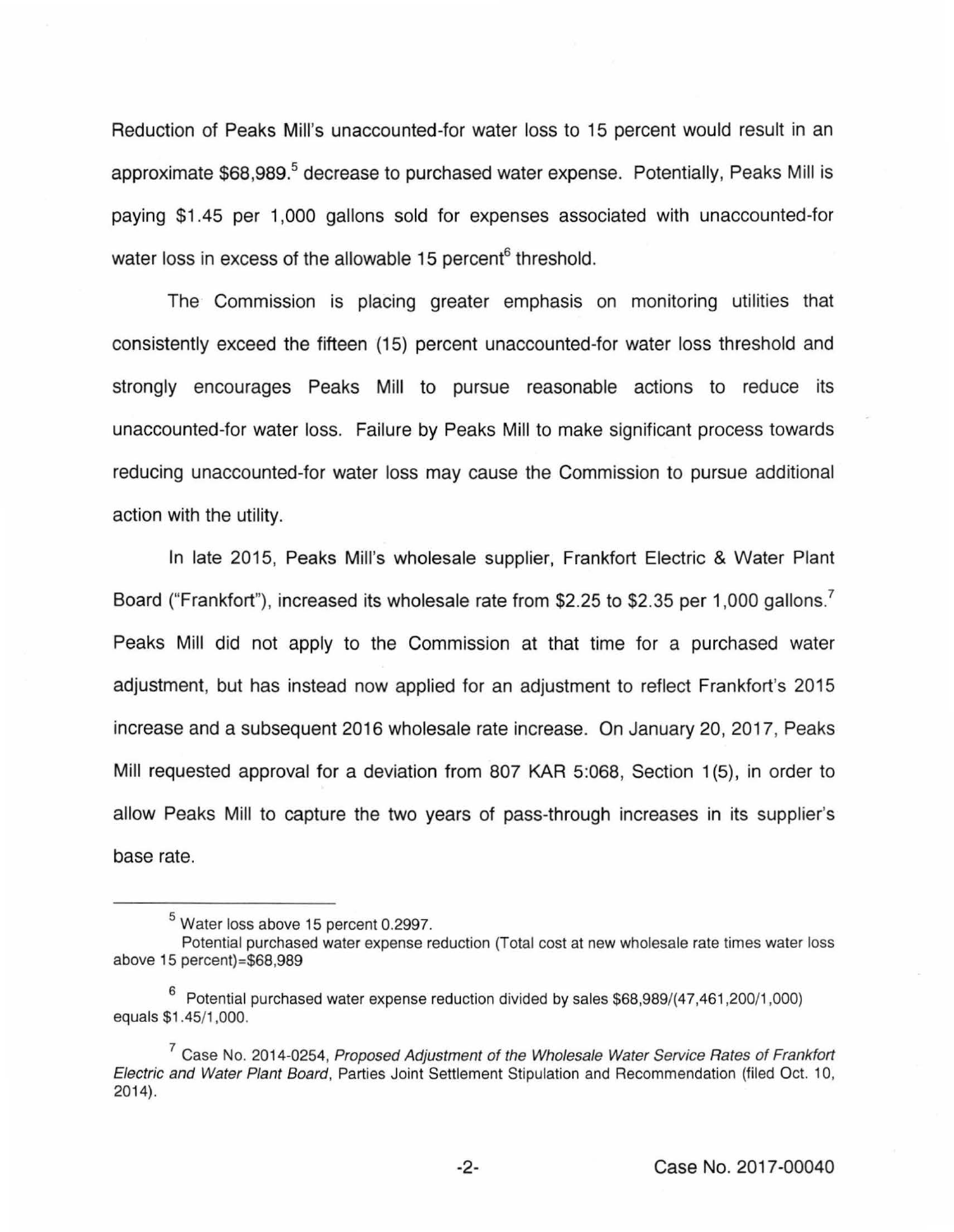The Commission, having reviewed the record and being sufficiently advised, finds that:

1. Peaks Miss purchases water from Frankfort and Kentucky-American Water District.

2. Frankfort notified Peaks Mill that, effective November 1, 2016, Frankfort's wholesale rate to Peaks Mill would increase to \$2.45 per 1,000 gallons.<sup>8</sup> Peaks Mill proposes to increase the water rates to its customers effective February 1, 2017, to reflect the increased cost of purchased water.

3. Peaks Mill proposes a purchased water adjustment factor of \$0.40 per 1 ,000 gallons.

4. During the 12 months ended October 31 , 2016, Peaks Mill purchased a total of 93,612,548 gallons of water, of which 93,163,000 gallons were purchased from Frankfort. During the same period, Peaks Mill sold 47,461 ,200 gallons of water. The increase in the cost of purchased water is \$18,632.60, resulting in a purchased water adjustment factor of \$0.40 per 1 ,000 gallons.

5. The purchased water adjustment factor of \$0.40 per 1,000 gallons, as calculated in Appendix A to this Order, is fair, just and reasonable and should be approved.

6. Peaks Mill's proposed rates, as set forth in Appendix B to this Order, are fair, just and reasonable and should be approved for water service rendered by Peaks Mill on and after February 1, 2017.

 $8/d$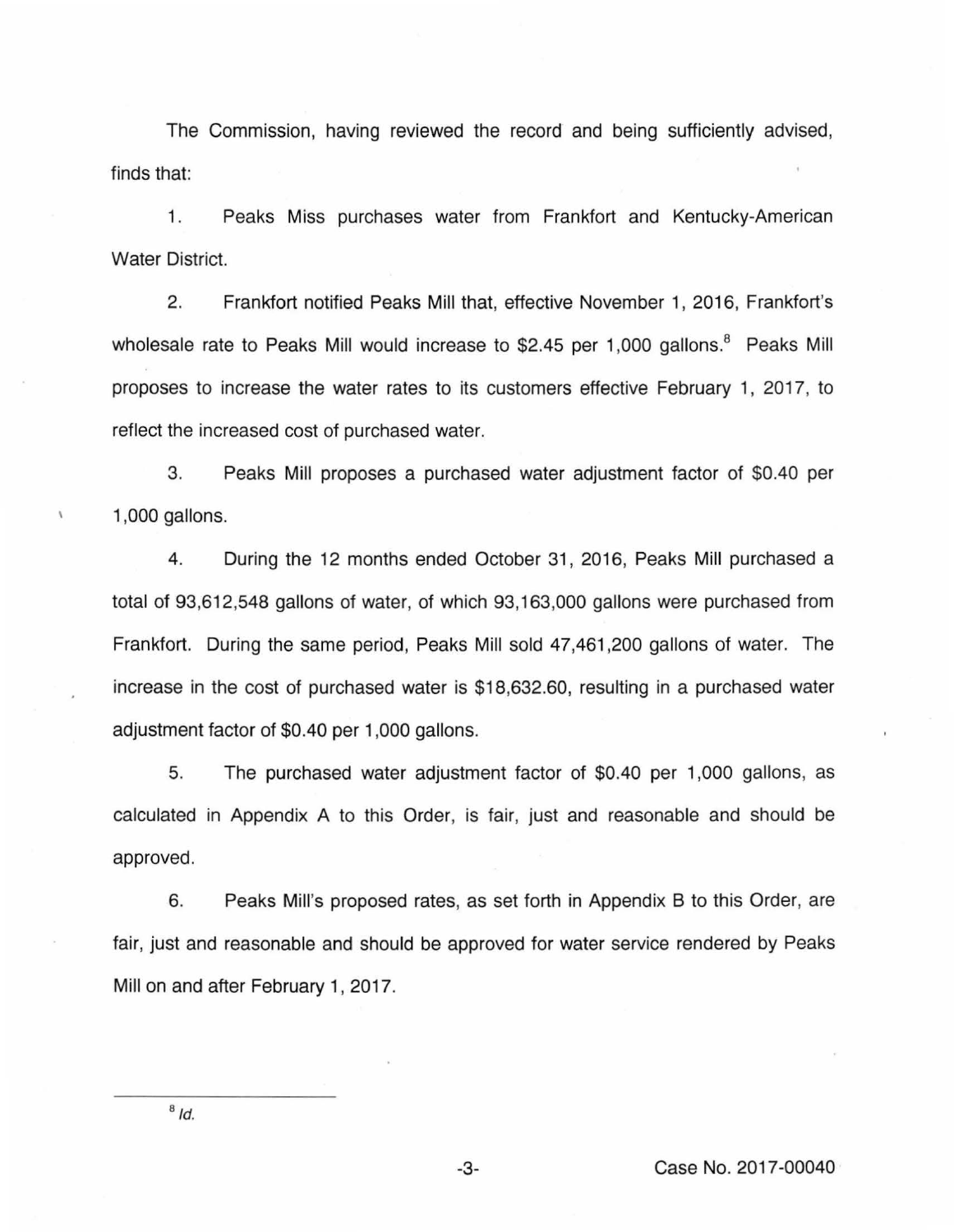7. Peaks Mill's request for a deviation from 807 KAR 5:068, Section 1(5), to allow for two years of pass-through increases in its supplier's base rate is reasonable and should be granted.

IT IS THEREFORE ORDERED that:

1. Peaks Mill's request for a deviation from 807 KAR 5:068, Section 1(5), is granted.

2. The purchased water adjustment factor of \$0.40 per 1,000 gallons is approved.

3. Peaks Mill's proposed rates, as set forth in Appendix 8 to this Order, are approved for water service rendered by Peaks Mill on and after February 1, 2017.

4 . Within 20 days of the date of this Order, Peaks Mill shall file with the Commission, using the Commission's electronic Tariff Filing System, revised tariff sheets showing the rates approved herein.

By the Commission

ENTERED **FEB 0 7 <sup>2017</sup>** KENTUCKY PUBLIC SERVICE COMMISSION

ATTEST: Jalina K. Madheus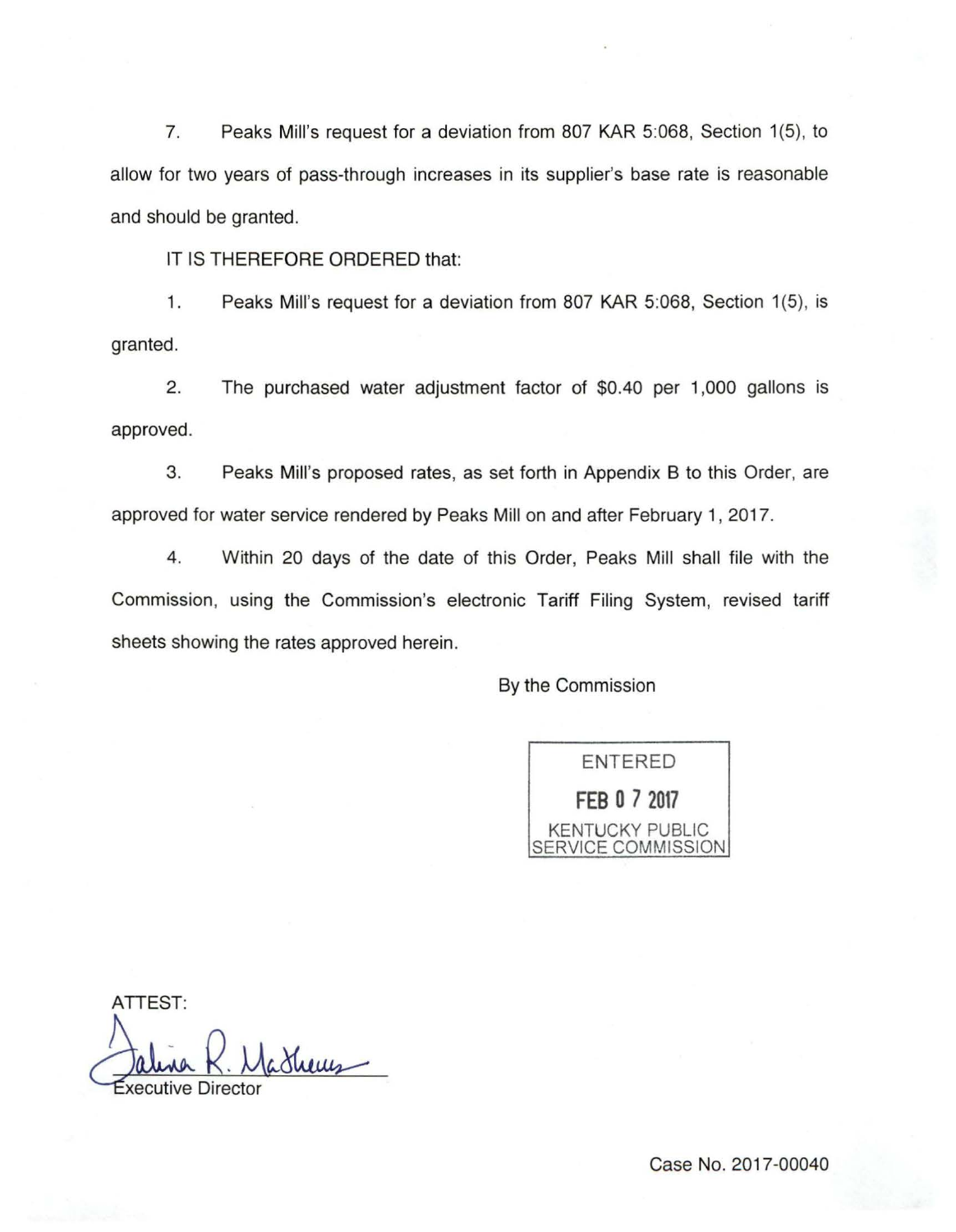# APPENDIX A

# APPENDIX TO AN ORDER OF THE KENTUCKY PUBLIC SERVICE COMMISSION IN CASE NO. 2017-00040 DATED **fEB 0 7 2017**

|                                                                                            | New Rate                                   | <b>Base Rate</b>                           |
|--------------------------------------------------------------------------------------------|--------------------------------------------|--------------------------------------------|
| Frankfort<br>Purchases in gallons<br>Volumetric rate                                       | 93,163,000<br>\$2.45/1,000<br>\$228,249.35 | 93,163,000<br>\$2.25/1,000<br>\$209,616.75 |
| Ky-American<br>Purchases in gallons<br>Volumetric rate                                     | 449,548<br>NO CHANGE                       | 449,548<br>NO CHANGE                       |
|                                                                                            | Increased water cost                       | \$18,632.60                                |
| Increased water cost<br>Divided by gallons sold/1,000<br>Purchased water adjustment factor | \$16,632.60<br>47,461,200<br>\$0.3925      |                                            |

\$0.3925 or \$ 0.40 per 1 ,000 gallons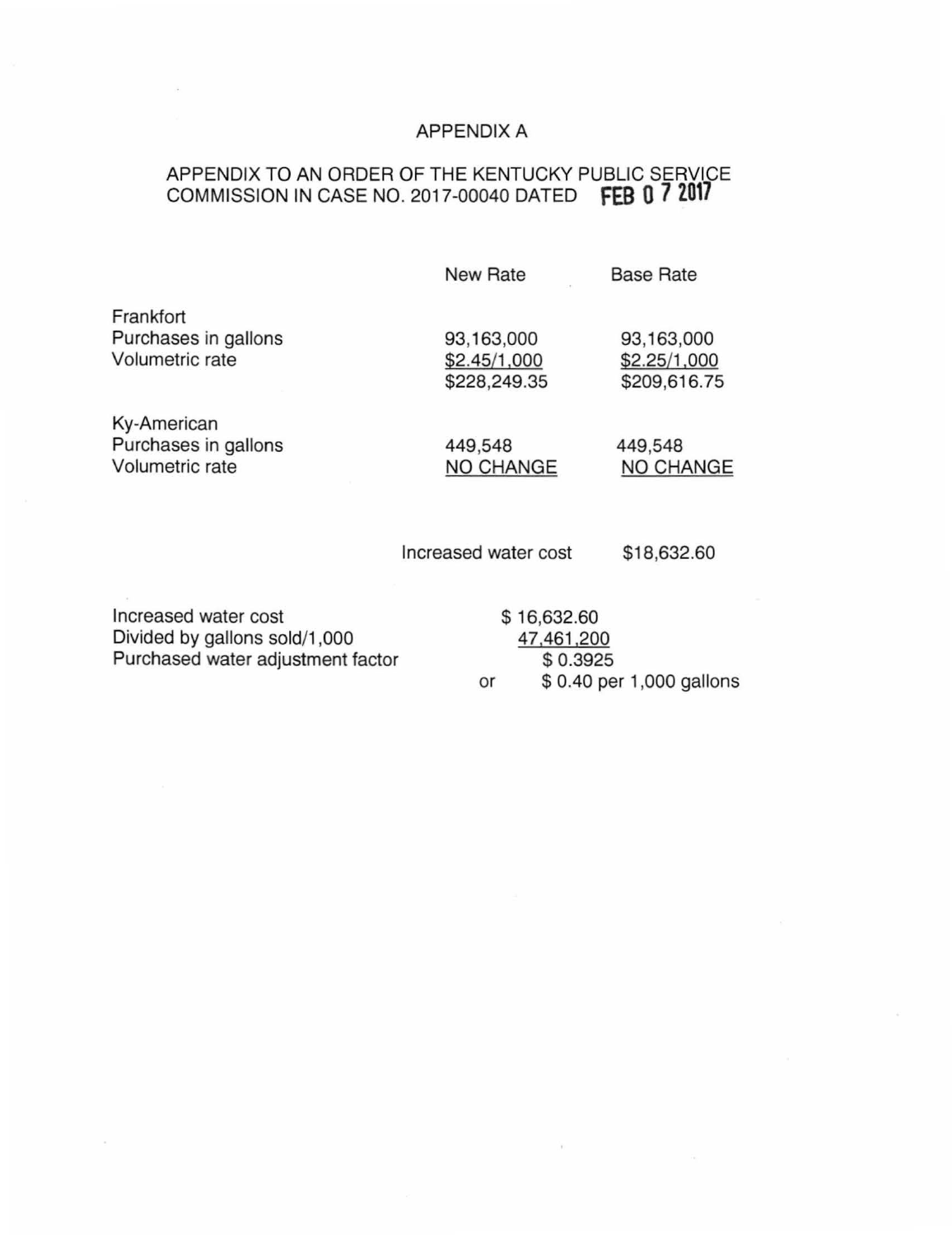## APPENDIX B

## APPENDIX TO AN ORDER OF THE KENTUCKY PU<u>BLIC SERVI</u>CE COMMISSION IN CASE NO. 2017-00040 DATED **fEB U /ZUl**

The following rates and charges are prescribed for the customers in the area served by Peaks Mill Water District. All other rates and charges not specifically mentioned herein shall remain the same as those in effect under authority of the Commission prior to the effective date of this Order.

# **Monthly Rates**

| First       | 2,000 Gallons  | \$27.80 | Minimum Bill      |
|-------------|----------------|---------|-------------------|
| Next        | 3,000 Gallons  | 9.59    | per 1,000 Gallons |
| <b>Next</b> | 5,000 Gallons  | 8.37    | per 1,000 Gallons |
| Over        | 10,000 Gallons | 7.15    | per 1,000 Gallons |